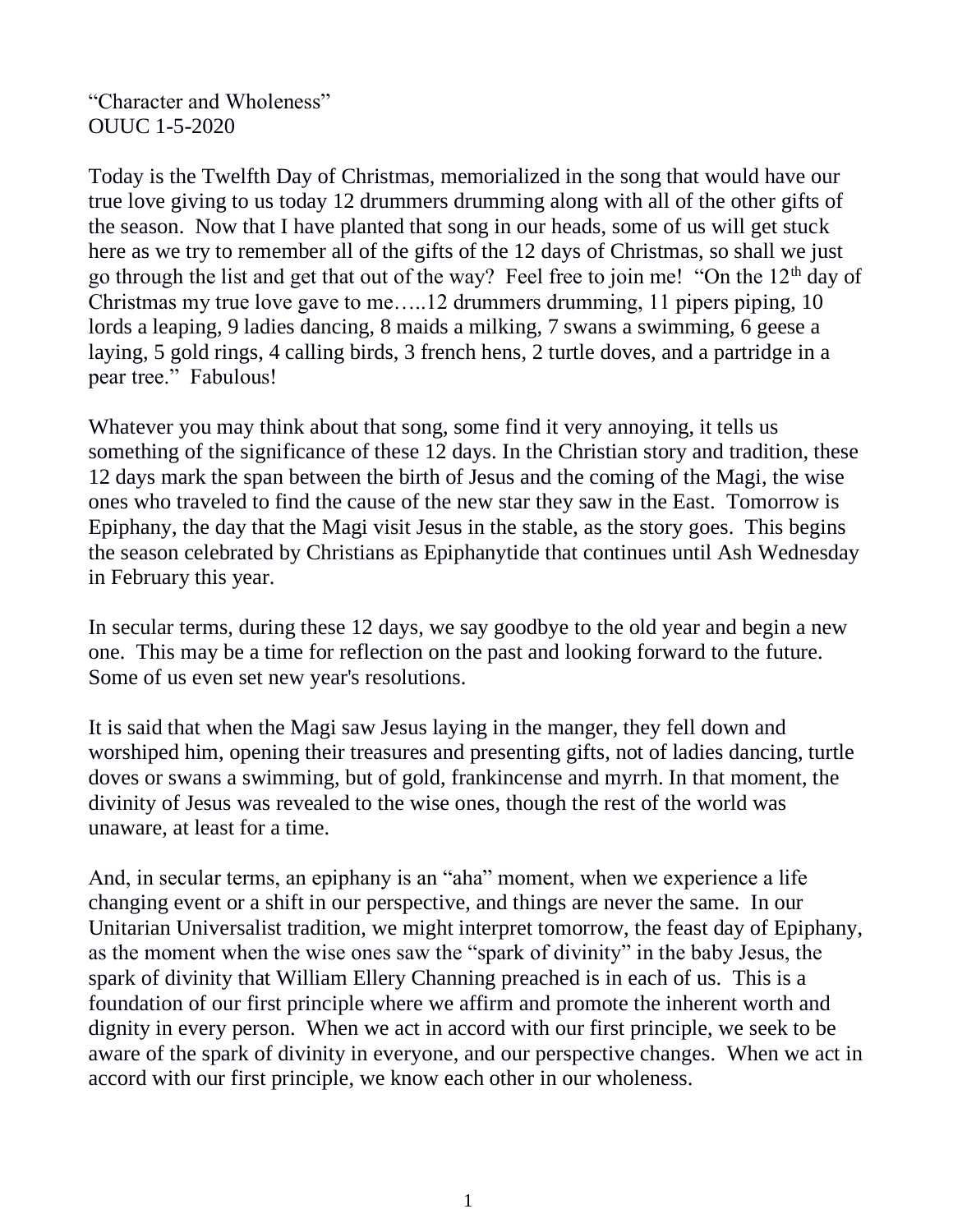For the past several months we have been exploring a new spiritual theme each month in worship, in our Covenant groups and in other gatherings. We dove into expectation, belonging, attention and awe. As we begin this new year, our spiritual theme for the month of January is "integrity."

There are two different and related definitions for integrity. The New Oxford American Dictionary defines integrity as the quality of being honest and having strong moral principles; moral uprightness. We may say that someone is a person of integrity, meaning that they are moral and honest. I'll talk more about this definition later in the month.

The other definition of integrity is consistency and wholeness. Leadership consultant So-Young Kang says this:

Integrity stems from the Latin word 'integer' which means whole and complete. So integrity requires an inner sense of 'wholeness' and consistency of character. When you are in integrity, people should be able to visibly see it through your actions, words, decisions, methods, and outcomes. When you are 'whole' and consistent, there is only one you. You bring that same you wherever you are, regardless of the circumstance. You don't leave parts of yourself behind.

Integrity means that our values are reflected in who we are and how we are in the world, we are whole and consistent, and are experienced that way by ourselves and by others.

Sometimes it is easy to have our actions match our values; it's easy for us to walk our talk. Other times it is much harder, and we have to weigh and choose.

In the first reading today, psychologist Bob Barret tells of his experience that he had of conflicting values in an exercise intended to increase empathy for those facing a terminal diagnosis, recognizing that those at the end of life face so many losses. After listing the 16 people, things and values that Barret held most dear, he was asked to give them up, one by one, choosing the order in which he would do so. At the end of the exercise, he was left with two cards that said "family" and "integrity," and he didn't want to choose. Who would? In the end, Barret chooses integrity because without it, he decided that life for him would not have value.

This reading is part of a piece presented by Barret in a "This I Believe" segment on National Public Radio. Later on in the piece he tells of his work in the 1980's with gay men facing AIDS, and his dawning awareness that he was living a lie. Over time he became aware that he was gay and was afraid that if he came out, if he claimed his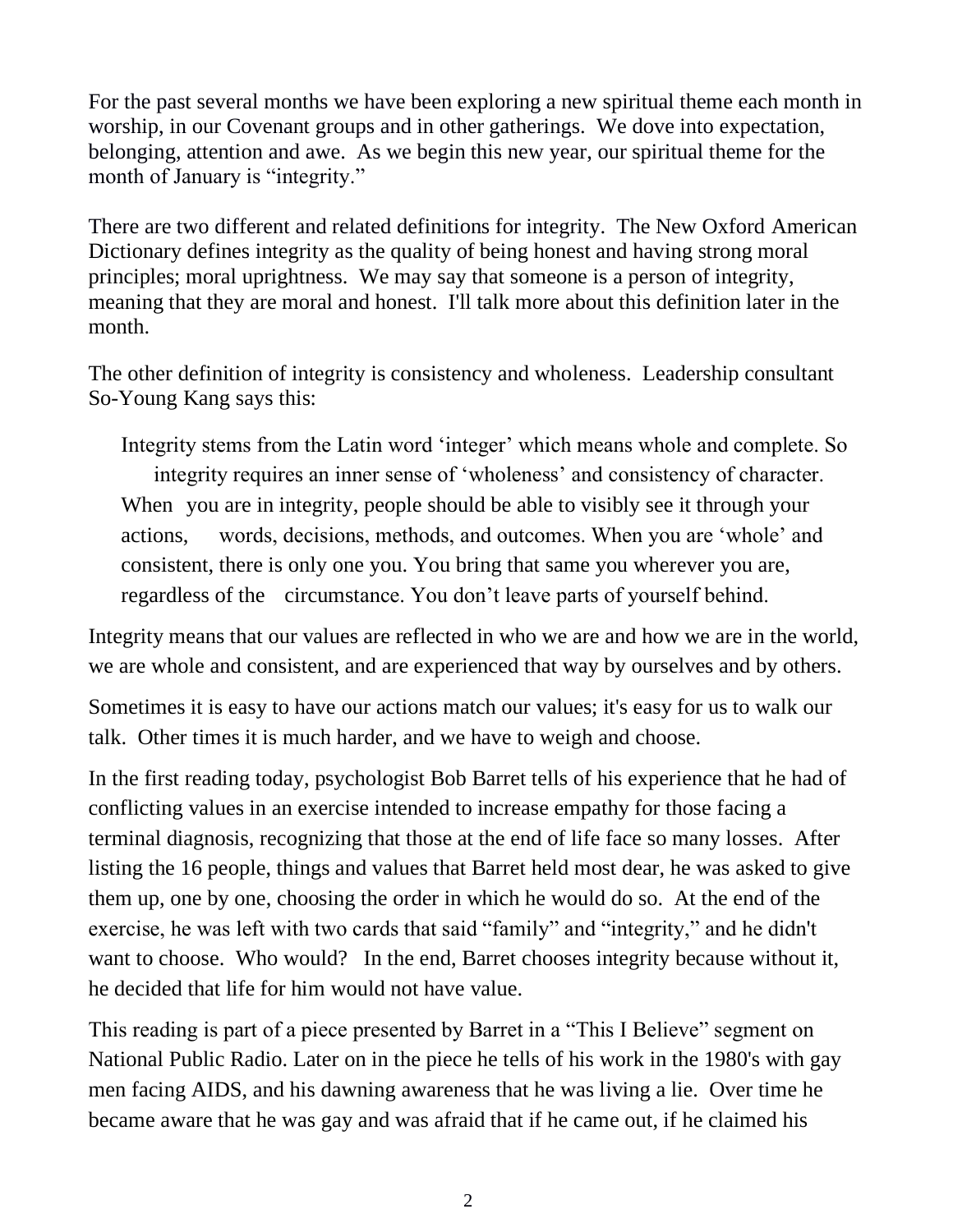identity and integrity, he would lose his family, friends, and profession. He was afraid that they would feel betrayed and ashamed. He had to choose between family and integrity.

Barret came out to his family at age 48. And when this story aired in 2012, Barret was in his 60's living as an out gay man and in relationship with his family in a way that works for them all. As he puts it, "today we've found ways to live in our love — each of us true to our own integrity."

Barret's is a story of listening to the still, small voice within that tells us who we truly are. His is story of making hard choices, weighing values to see how we can be true to ourselves. A story of going ahead, even when we want to bury our heads in bedcovers and sew them shut. His is a story of seeking wholeness for himself and his family.

As I listened to Bob Barret speak his truth, I was so touched by his story and his transformation, not only because it is powerful, but because it mirrors a story from my own family. You see, my Dad is a contemporary of Barret's and also a man who came out as gay in his late 40's. I called my Dad to share this story and ask his permission to share his and ours. It was one of many deeply moving and connecting conversations we've had on this topic over the years.

My Dad and I are connected in a unique way: I was born on his  $20<sup>th</sup>$  birthday. So, we not only share a birthday, but we share the "0" birthdays. I am his only daughter, and in some ways much like him.

My Dad was the second of four sons in a working-class Italian family in the Midwest. He was the first in his family to go to college and he worked as a high school teacher and school administrator for most of his career.

To come out as gay in the 1980's, my Dad also risked many relationships and his career. Although my parents were already divorced and my brothers and I were young adults by then, Dad wasn't sure how we would react. My brothers and I found ways to remain in good relationship with Dad then and over the years. For the rest of his family, Dad simply didn't talk about his private life. A kind of "don't ask, don't tell." When his parents, my grandparents, died, it seemed to me that part of Dad's mask could come off.

And, as a teacher in Florida, my Dad risked his livelihood if he came out. The mid-80's was the height of the AIDS epidemic when much wasn't yet known about the disease and fear ran high. Anita Bryant was rallying against gay rights, running a campaign to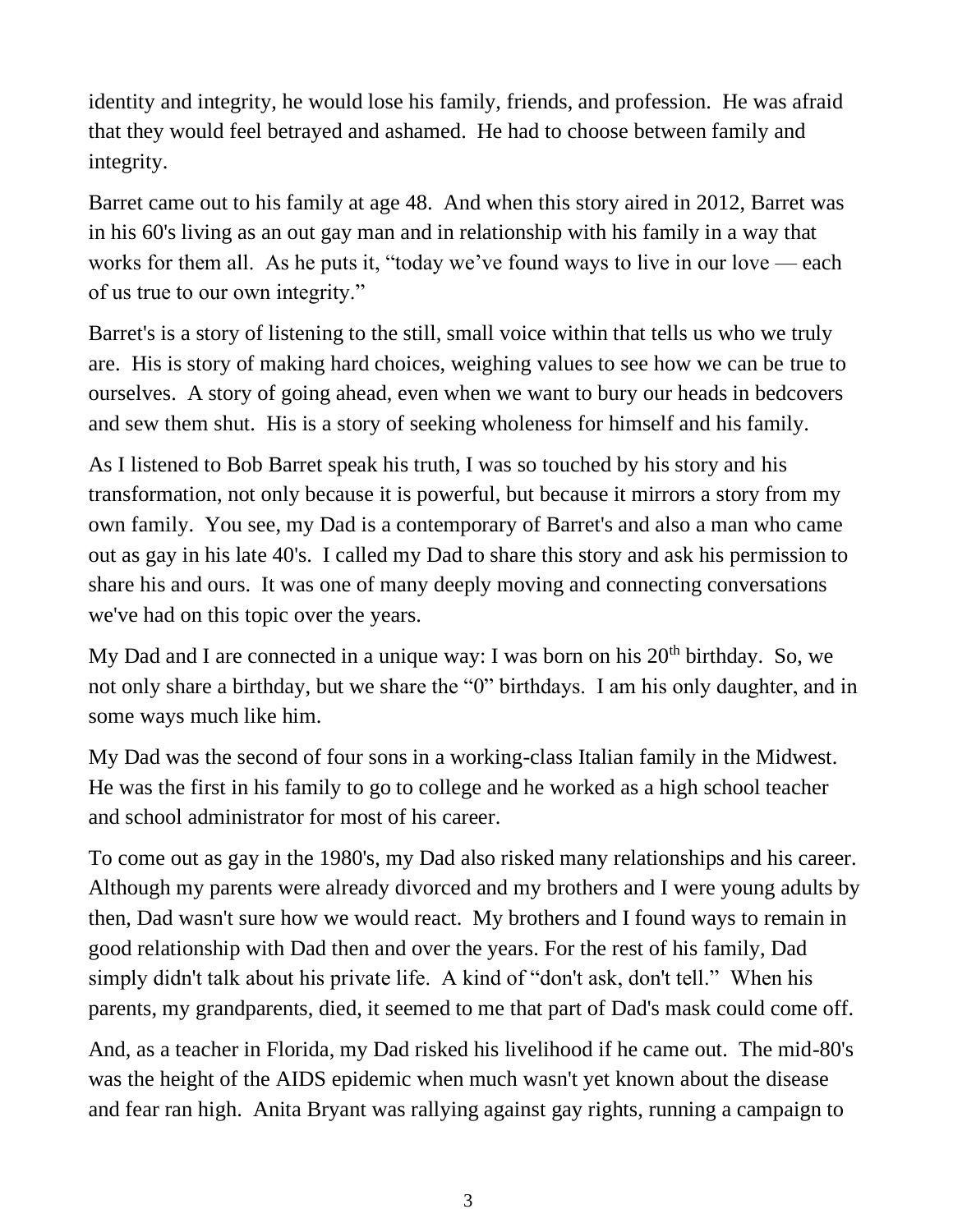"Save our Children." Gay men were seen as dangerous for medical and social reasons, and especially dangerous to children. Dad was convinced, then and now, that he would have been fired if he hadn't kept this part of himself hidden. As much as I wish it weren't so, I can't argue with him. When he retired, another part of his mask could come off.

Dad was in a 25-year relationship with Jim, longer than my parents were married, until Jim died too young of cancer a few years ago. When Jim died, my whole family grieved with Dad and his community, my Mom, my brothers and their children. Another part of Dad's mask came off.

Dad and I have talked about how much the world has changed in his lifetime. My brothers raised their children, my nieces and nephews, to know Grandpa and Jim. Nothing unusual, just the way it was. This gives me hope for the future.

I have had just a small glimpse of the cost to my Dad's body, mind and spirit of wearing a mask all those years, when the inside didn't and couldn't match the outside. The cost of not being fully seen and known by parents and siblings. The fear of losing loved ones and his life's work. The longing to be made whole. He tried so hard to sing the songs that others gave him, songs that weren't his. And, I am aware of the irony that if he hadn't tried to be straight, to be who he was supposed to be, my brothers and I wouldn't exist.

My Dad is a good man and a good father. I would say that he is a man of integrity, honest and with strong values. I am sad that he was asked by his family, culture and society to be something other than who he was, that he had to choose between relationship and wholeness, between livelihood and consistency, between survival and integrity. I am so glad that he now lives as a gay man in a community that helped him find his own song; mask lowered, fully himself, in integrity, whole.

Not all stories have a happy ending, not then and not now. There are many in the LGBTQ community in the US and around the world who are not able to fully be themselves. They have to hide parts of themselves in order to survive, let alone thrive. Violence against those who identify as queer, especially those who are trans, is everywhere and rates are rising.

There are many ways, implied and explicit, that we are asked to be something other than who we are. It is worth rejoicing when we find a community that can see our divinity and helps us see it ourselves.